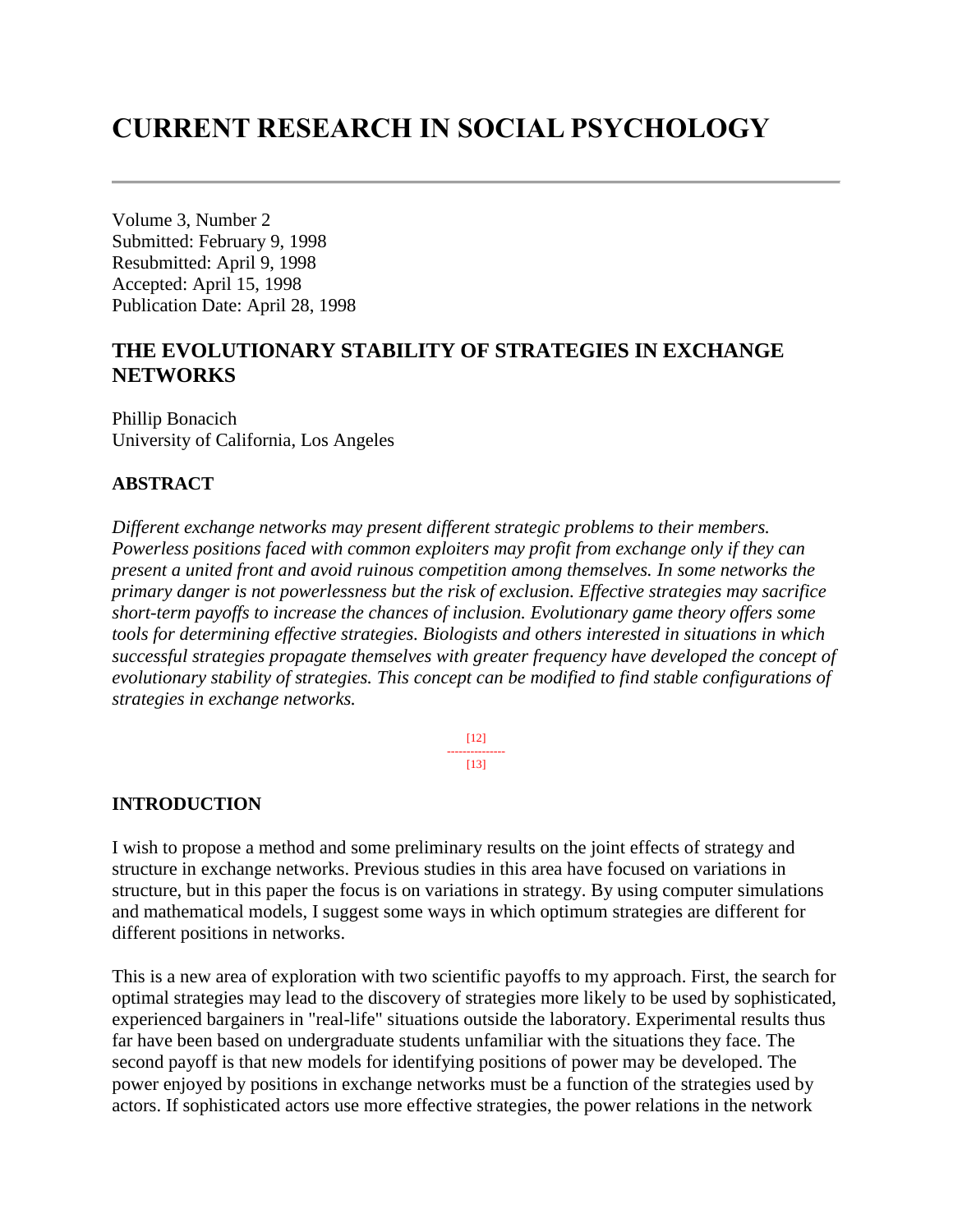may change. I will provide some examples later in the paper. The discovery of new strategies does not mean that existing approaches are incorrect, merely that there are conditions where their assumptions are not met.

I will be using concepts from non-cooperative and evolutionary game theory. Relations between *exchanging* actors in an exchange network can be described by cooperative game theory because they can come to binding agreements over the terms of their exchange. However, actors who do not bargain directly with one another (or who don't even communicate with one another) can nonetheless have a profound impact on each other's rewards, an impact that has been ignored in previous research on exchange networks. For example, a set of powerless actors faced with a common exploiter will have an interest in reducing competition among themselves. In experiments, these actors cannot communicate with one another. In "real life" they may not be able to form binding agreements (because of anti-trust regulations, for example). Noncooperative game theory can provide the tools for analyzing these situations.

> [13] ---------------  $[14]$

The topic of power within exchange networks has been an active one for the past fifteen years (for example, Bonacich and Bienenstock 1992; Burke 1997; Cook et al 1986; Cook and Yamagichi 1992; Markovsky, Willer, and Patton 1988; Markovsky et al 1993; Yamaguchi 1996). Researchers active in this area have attempted to identify the structural properties that identify powerful positions. One particular type of situation has generated a great deal of interest. Selected pairs of individuals, defined by a network, have opportunities and common interests in engaging in mutually profitable transactions. Actors can engage in a profitable transaction with only a limited number of other actors, so that individuals must make choices between alternative partners. For example, in an automobile market, each seller may have a limited number of automobiles and each buyer may want just one automobile. In a "dating" market, each individual may not be able to date more than one person in a given evening.

The typical experimental paradigm is even more specific. Transactions involve coming to an agreement about the distribution of a quantity of points (usually 24). Points are converted to money at the end of the experiment. Individuals can transact with at most one other individual per game. There is a fixed number of opportunities for transactions (games). Each transaction has the same value. In a game-theoretic sense, these are cooperative characteristic value games for dyads that bargain with one another.

### **Assumptions About Strategies**

Structural assessments of power clearly are functions of the strategies that actors use. In computer simulations of exchange networks, the common assumption is that actors who have been excluded from an exchange in one game increase their possibilities of being included in future exchanges by increasing the value of their offers to others. Similarly, actors are assumed to try to test the strength of their partners by reducing their offers to others in the subsequent game if they are included in an exchange. Computer simulations based on these assumptions almost always agree with the experimental results, and, moreover, there is experimental evidence that subjects in experiments use these principles (Bonacich 1997; Thye, Lovaglia and Markovsky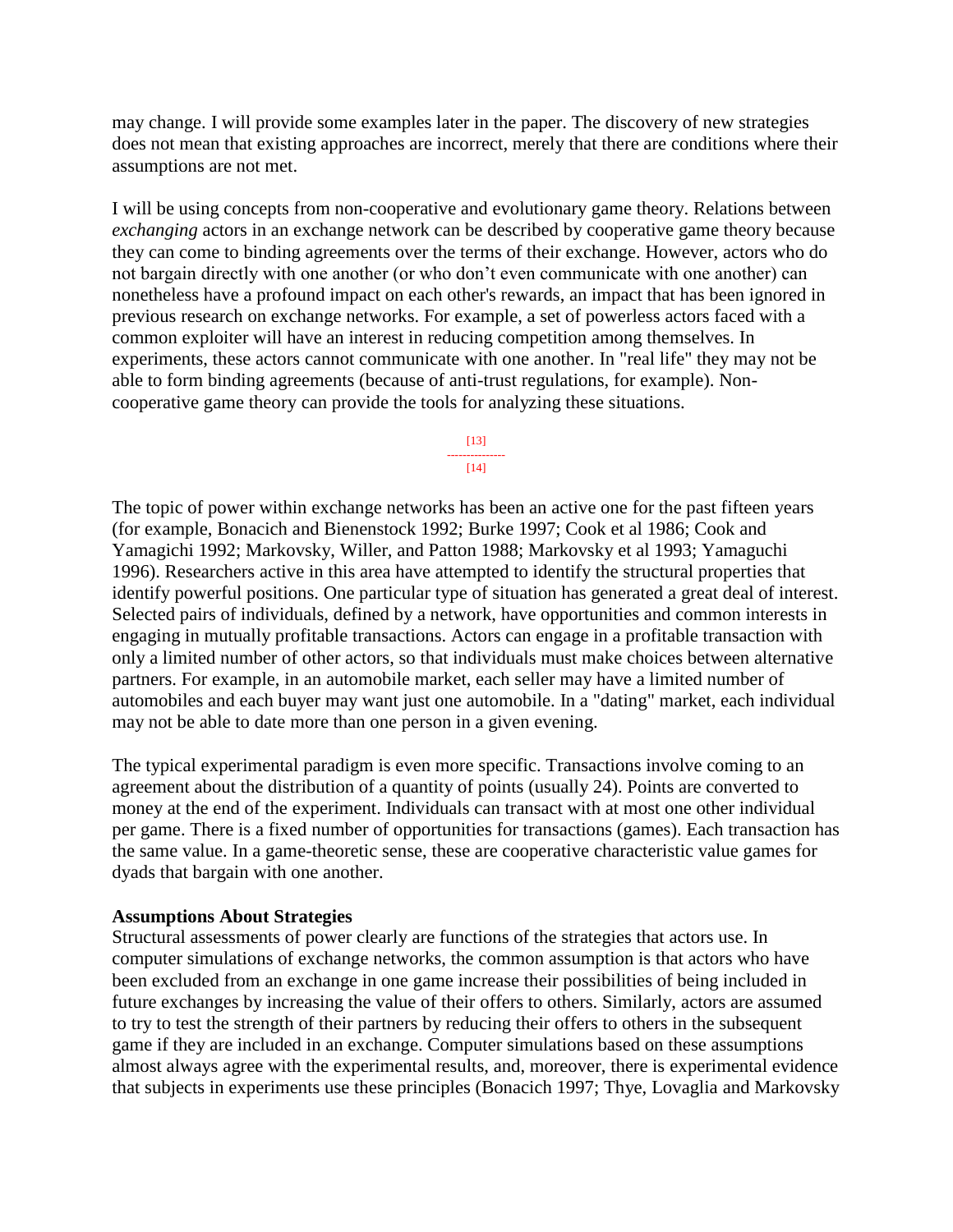1997). Bonacich (1996) has shown that the observed distribution of power in networks can be deduced mathematically from the first of these assumptions in conjunction with a few others.

This primitive strategy is, of course, applicable to many situations outside the laboratory. However, there may be situations in which it is not applicable. For example, "real" actors may know more about the network and about the rewards of other actors. They may have the experience to develop more sophisticated and knowledgeable strategies. Consider, for example, a set of automobile companies attempting to sell to the same consumers. Competition between companies is avoided through price leadership and other mechanisms, even though explicit and enforceable agreements are illegal.

> [14] --------------- [15]

Admitting other strategies suggests the possibility of new structural predictions of power. Markovsky (1987) makes this very point. The structural models that have been tested may be limited to situations in which only naïve strategies are used. Moreover, different strategies may develop in different kinds of positions within networks (Bonacich and Bienenstock 1997). The current assumption that all positions in networks use the same strategy may be unrealistic. Whitmeyer (1997) shows that coordinated strategies can produce greater gains for sets of weak positions and that this implies new structural measures of power. Strong positions may have more sophisticated strategies for maintaining their power.

In this paper I wish to suggest an approach to discovering effective and stable strategies in exchange networks. The method will be based on computer simulations and mathematical models.

### **METHOD**

The method will make use of the fact that network exchange situations are iterated noncooperative games for pairs of players who do not bargain with one another over the division of points but who may wish to coordinate their strategies. The fact that network exchange experiments always involve multiple rounds of exchanges means that pairs of positions that do not exchange with one another and cannot coordinate their strategies through binding agreements can, nonetheless, accommodate their strategies to one another. For example, weak players faced with a common exploiter cannot form a binding agreement to make only low offers to their common exploiter, but they can encourage low offers by following each others' leads in making low offers or punishing their partners for making high offers.

Consider, for example, the networks in Figures 1 and 2. In Figures 1 and 2, experimental evidence suggests that positions 4 and 5 tend to have power over positions 1, 2, and 3. Since these graphs are bipartite (all relations are *between* two disjoint sets of points), they could represent relations between buyers and sellers. Could the power distribution change with more effective strategies by players 1, 2, and 3?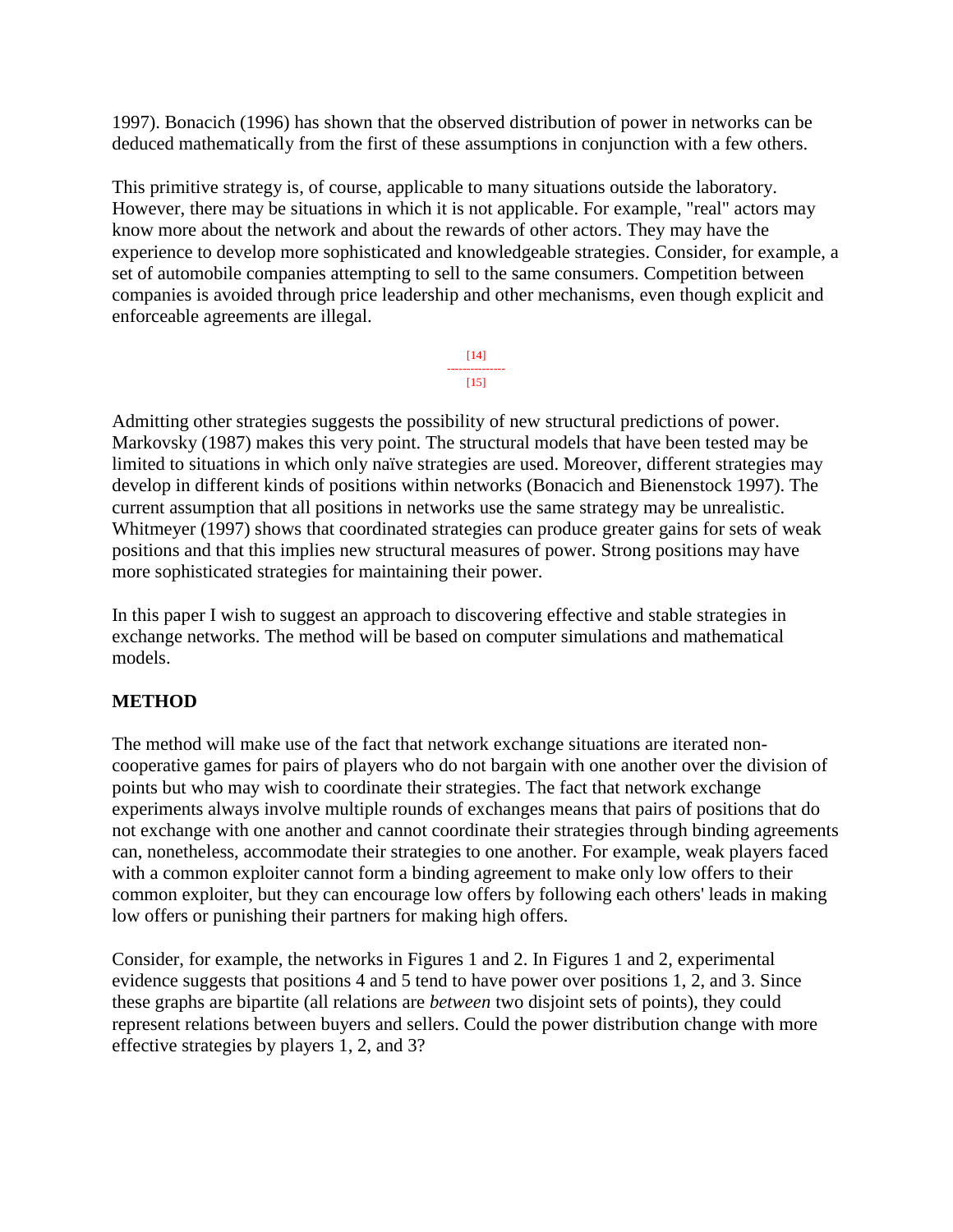

The method, evolutionary game theory, will assume a fiction: that there are populations from which the actors occupying a type of position are sampled and that effective strategies become more prevalent in those populations. Suppose we are interested in finding effective strategies for the positions in Figure 1. We will assume that there are two infinitely large populations, one for positions 4 and 5 and one for positions 1, 2, and 3. Actors from these populations are sampled to fill the positions in the network. If the actors holding positions are successful, their strategies become more prevalent in the populations from which they were sampled. A system of difference or differential equations will describe the development of the system over time, as favorable strategies in the two populations become more prevalent. Eventually, a stable distribution of prospering strategies may occur in both populations.

This assumed process of sampling from two populations is a fiction designed to find successful strategies, but one could imagine situations in which the assumption has some validity. In Figures 1 and 2 there are, implicitly, two types of actors, one of which is less frequent and should enjoy more power. The two populations *observe* the successes and failures of their population mates and *imitate* the more successful strategies. For example, suppose that there are more buyers than sellers in a market. Then buyers are likely to find themselves like those of positions 1, 2 and 3 in Figures 1 and 2. Buyers will observe the outcomes for their colleagues who follow various strategies. At the same time, sellers will be noting effective seller strategies. If members of the two populations imitate the more successful strategies, the dynamics described in this paper would have some reality.

### **Evolutionary Stability**

The concept of *evolutionary stability* of strategies has been developed by biologists and others interested in situations in which successful strategies propagate themselves with greater frequency (Weibull 1995, Chapter 2). The concept is typically applied to symmetric noncooperative games. Games are symmetric when there is only one kind of player and noncooperative when binding agreements are impossible. Pairs of sampled strategies play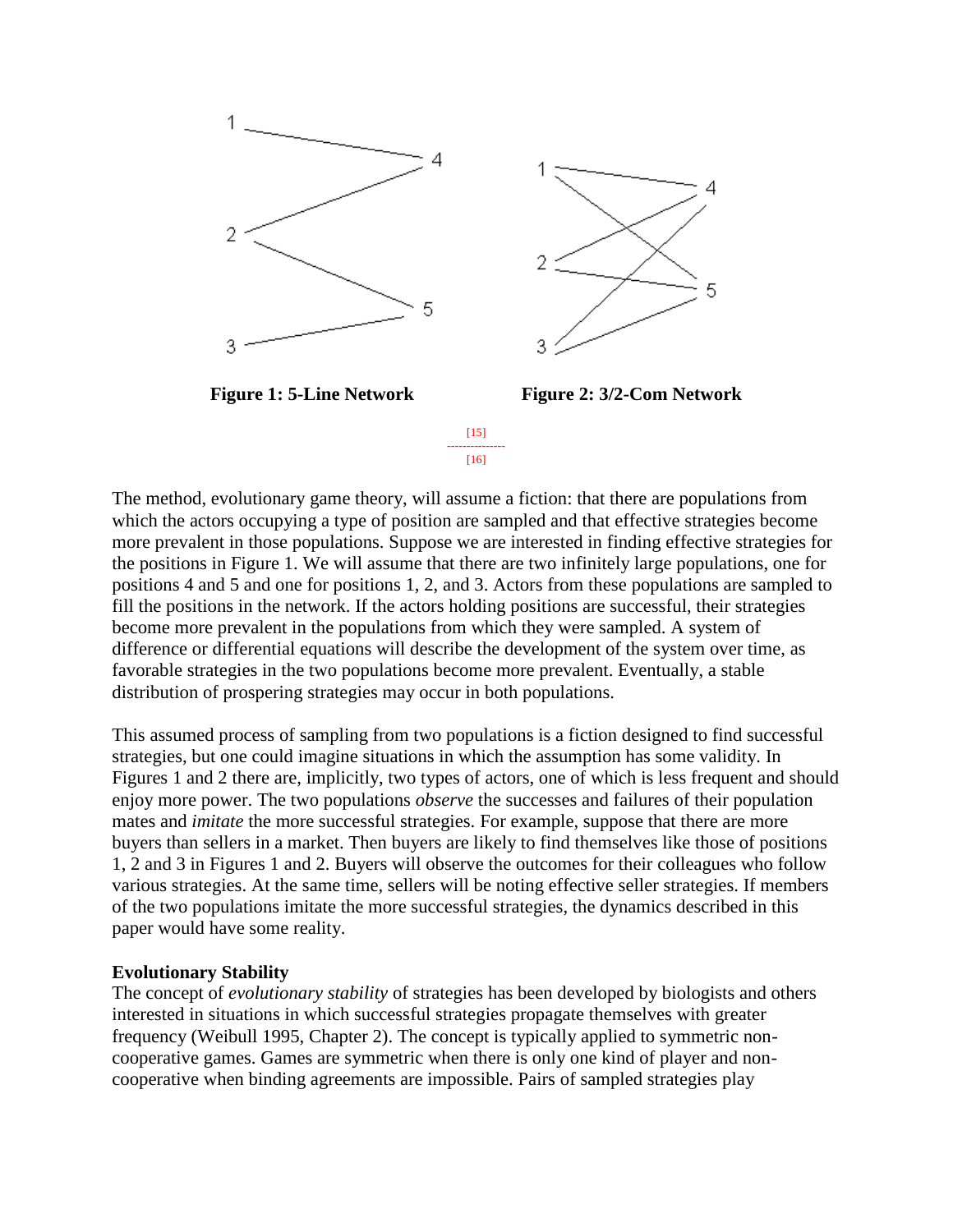independent games. Successful strategies are assumed to become more frequent in the population, and thus the whole distribution of strategies evolves over time.

The concept of evolutionary stability has been applied to the study of how cooperation develops in a prisoner's dilemma-like environment; interacting pairs of actors are each better off not cooperating, but both are better off if both cooperate. The players are assumed to be playing a *dyadic* 2-person game in which their rewards are a function only of their choices and the choices of their partners. The game is *symmetric* because all the actors face identical sets of choices with identical consequences.

> [16] ---------------  $[17]$

The standard model for evolutionary stability cannot be used in network exchange games without modification. Network games are not 2-person; the strategies used by the players in a network can, potentially, affect all the other players. Network games are not symmetric (Cressman 1995). Players occupy different positions in networks and these positions define separate structures of interest. For example, in Figure 2 all the buyers (positions 1, 2, and 3) have 2 possible exchange partners and all the sellers (positions 4 and 4) have 3.

The standard definition of evolutionary stability describes the conditions under which a strategy cannot be invaded successfully by a small proportion of actors with another strategy. The standard definition is that *x* is an ESS strategy if (Weibull 1995: 37):

 $U(x,x) \ge U(y,x)$  for all alternatives y and if  $U(x,x) = U(y,x)$ , then  $U(x,y) > U(y,y)$ ,

where  $U(w, z)$  refers to the utility for strategy *w* when strategy *z* is its opponent.

In words, an ESS strategy *x* is a "best response" to itself; no other strategy does better against it than itself. Moreover, if some other strategy *y* does as well against *x* as *x* itself does, then *x* is a better response to *y* than *y* is itself.

An ESS strategy cannot be invaded by a small proportion, of any single other strategy. Let  $T(x, \varepsilon)$ ) and  $T(y, \varepsilon)$  be the utilities to strategies x and y if the proportions of the two strategies x and y are  $1$ - $\varepsilon$  and  $\varepsilon$ , respectively. Then

# **Equation 1:**

 $T(x, \varepsilon) = (1-\varepsilon)U(x, x) + \varepsilon U(x, y)$ 

# **Equation 2:**

 $T(y, \varepsilon) = (1-\varepsilon)U(y, x) + \varepsilon U(y, y)$ 

If  $U(x,x) > U(y,x)$ , then  $T(x, \varepsilon) > T(y, \varepsilon)$  for all  $\varepsilon$  less than some critical value regardless of the values of  $U(x, y)$  and  $U(y, y)$ . Or, if  $U(x, x) = U(y, x)$ , then  $T(x, \varepsilon) > T(y, \varepsilon)$  if  $U(x, y) > U(y, y)$ . Thus, if a strategy is ESS and if growth is monotonically related to success in future generations, then *x* cannot be invaded by *y*. This is the motivation for the definition of evolutionary stability.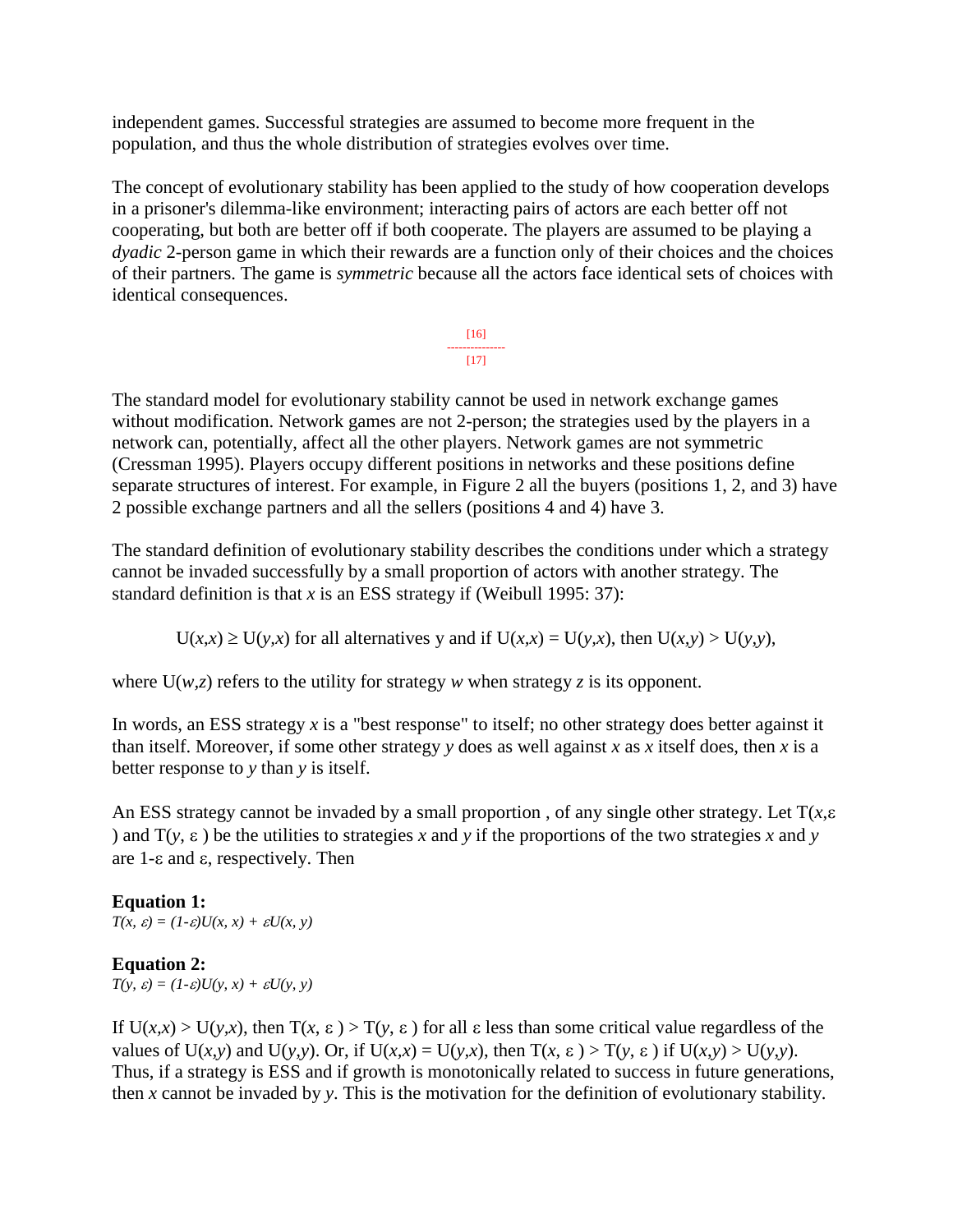What we want is a definition that extends to network exchange games. To motivate the definition, consider the network in Figure 1. For the moment, we will assume that the strategies of positions 4 and 5 (who could be the buyers of a commodity) are fixed. We will assume that two strategies *A* and *B* compete at positions 1, 2, and 3 (the sellers of the commodity). 1- $\varepsilon$  and  $\varepsilon$ are the proportions of the two strategies *A* and *B.*

There are eight patterns with the following probabilities. The subscripted values in the table refer to the expected rewards of the strategies. Aij and Bij are the rewards to strategies *A* and *B* respectively, if they occupy position *j* in pattern *i*.

| Pattern        | Position 1 | Position 2             | Position 3             | Probability               |
|----------------|------------|------------------------|------------------------|---------------------------|
| $\mathbf{1}$   | $A_{11}$   | $A_{12}$               | $A_{13}$               | $(1-\epsilon)^3$          |
| $\overline{2}$ | $A_{21}$   | $A_{22}$               | $B_{23}$               | $(1-\epsilon)^2 \epsilon$ |
| 3              | $A_{31}$   | $B_{32}$               | $A_{33}$               | $(1-\epsilon)^2 \epsilon$ |
| $\overline{4}$ | $B_{41}$   | $A_{42}$               | $A_{43}$               | $(1-\epsilon)^2 \epsilon$ |
| 5              | $A_{51}$   | $B_{52}$               | $B_{53}$               | $(1-\epsilon)\epsilon^2$  |
| 6              | $B_{61}$   | $A_{62}$               | $B_{63}$               | $(1-\epsilon)\epsilon^2$  |
| $\overline{7}$ | $B_{71}$   | $B_{72}$               | $A_{73}$               | $(1-\epsilon)\epsilon^2$  |
| 8              | $B_{81}$   | <b>B</b> <sub>82</sub> | <b>B</b> <sub>83</sub> | $\varepsilon^3$           |

### **Table 1:**

This is a complex table. Inferences about the success of the two strategies may not be obvious. Computing the average rewards for the two strategies implicitly assumes that both are equally prevalent. Comparing the average rewards for the A strategy in configuration 1 and the B strategy in configuration 8 would also be an incomplete analysis; a strategy that does well if it monopolizes a type of position might be highly vulnerable to an invasion by another strategy. This paper suggests reasonable methods that take into account all the information in this table.

> [18] ---------------  $[19]$

Let  $T(A, \varepsilon)$  and  $T(B, \varepsilon)$  be the expected rewards to strategies A and B, as functions of  $\varepsilon$ , the proportion of *B* strategies. Multiplying each occurrence of the *A* or *B* strategy in Table 1 by its probability, we find the expected rewards for the two strategies.<sup>1</sup>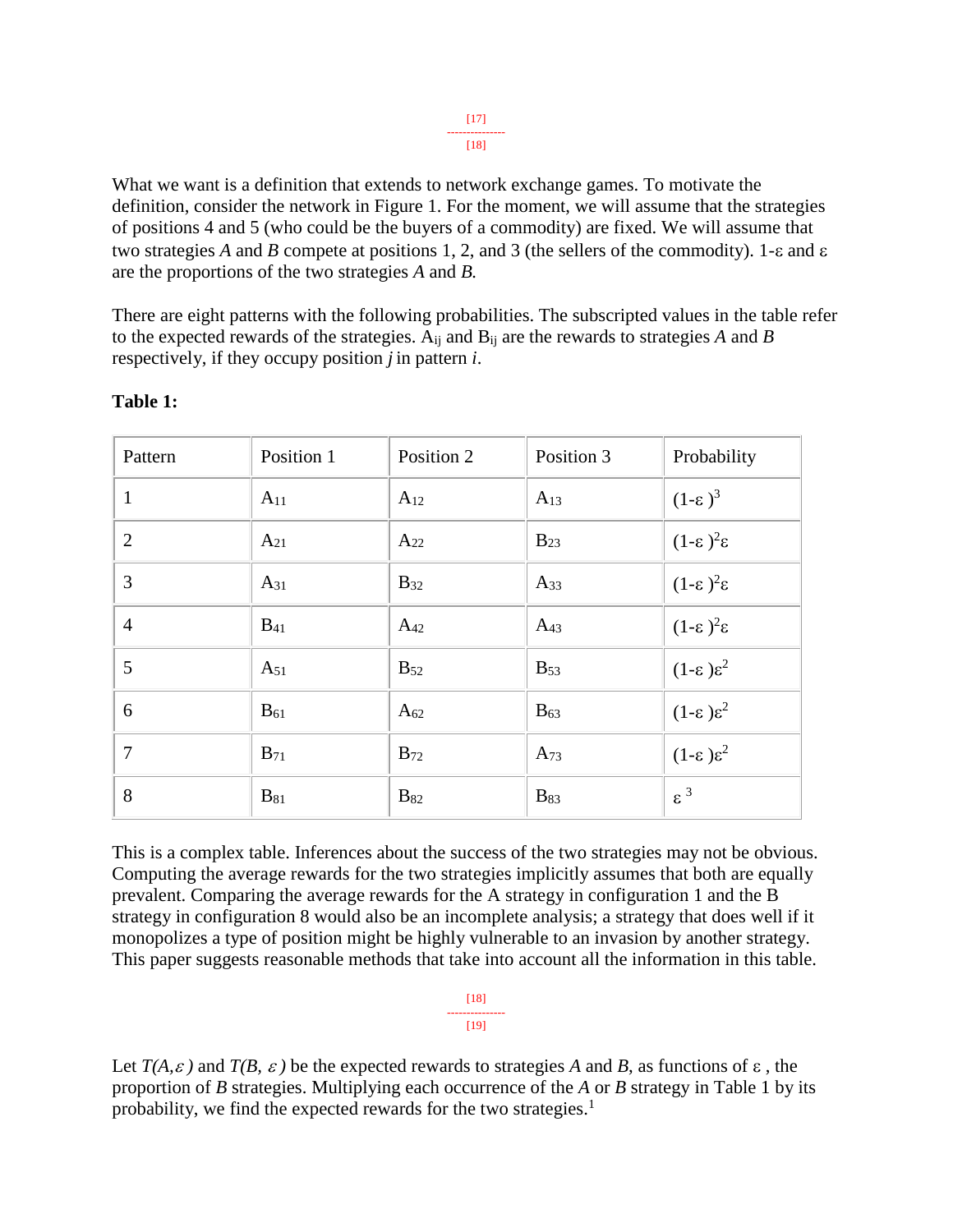### **Equation 3:**

$$
T(A,\varepsilon)=\frac{(1-\varepsilon)^2\left(A_{11}+A_{12}+A_{13}\right)+\varepsilon(1-\varepsilon)(A_{21}+A_{31}+A_{22}+A_{42}+A_{33}+A_{43})+\varepsilon^2\left(A_{51}+A_{62}+A_{73}\right)}{3}
$$

### **Equation 4:**

$$
T(B,\varepsilon)=\frac{(1-\varepsilon)^2 (B_{23}+B_{32}+B_{41})+\varepsilon (1-\varepsilon) (B_{52}+B_{53}+B_{61}+B_{63}+B_{71}+B_{72})+\varepsilon ^2 (B_{81}+B_{82}+B_{83})}{3}
$$

### *First-order comparisons*

If  $\varepsilon$  is small enough, then  $T(A, \varepsilon) > T(B, \varepsilon)$  if  $A_{11}+A_{12}+A_{13} > B_{23} + B_{32} + B_{41}$ . These are the corresponding terms multiplied by  $(1-\varepsilon)^2$  in the numerators for T(*A*,  $\varepsilon$ ) and T(*B*,  $\varepsilon$ ). This means that, starting with a situation in which all three positions are using the *A* strategy, any positions adopting a *B* strategy in isolation are, on the average, worse off.

### *Second-order comparisons*

Now suppose that  $A_{11}+A_{12}+A_{13} = B_{23} + B_{32} + B_{41}$ . Then the second set of comparisons, those involving  $\varepsilon$  (1- $\varepsilon$ ), can be used. T(A,  $\varepsilon$ ) > T(B,  $\varepsilon$ ) if  $A_{21}+A_{31}+A_{22}+A_{42}+A_{33}+A_{43}$  $B_{52}+B_{53}+B_{61}+B_{63}+B_{71}+B_{72}$ . This comparison involves starting with a situation in which just one position uses *B* and then adding a second position using *B* instead of *A*. The new user of *B* should be worse off, on the average. If the above is an equality, we could move on to the comparison involving the  $\epsilon^2$  terms in the numerators. No change would be required if the set of positions contained one, not three, positions. A strategy would be evolutionarily stable if its reward U was strictly greater than the rewards achieved by any other strategy at this position.

$$
\begin{array}{c}\n[19] \\
[-2.0em] \hline\n[20]\n\end{array}
$$

We assumed that the strategies of positions 4 and 5 were fixed. Now let us relax that assumption. The stability of a strategy in a set of positions will be conditional on the strategies being used by all the other positions in the network. One route would be simply to make all statements about ESS strategies conditional upon the strategies being used by all other positions in the network. The other direction, which seems to me more useful, is to define the evolutionary stability not of a single strategy used at a single position or set of positions but to talk about sets of strategies being evolutionarily stable, where one strategy is assigned to each type of position. From now on, the definition of evolutionary stability will refer to sets of strategies, one strategy assigned to each type of position. We will look at the stability of an assignment rather than the stability of a single strategy. Each type of position will be assumed to have a competing set of possible invaders. These sets of invaders may be different for different sets of positions.

#### *Definition of Evolutionary Stability in Network Exchange Games*

Let  $P = P_1/P_2/\dots/P_m$  be a partition of a set V of n vertices  $\{v_i | 1 \le i \le n\}$  in an exchange network. Let  $g(i)$  = the number of the set for vertex  $v_i$ :  $v_i \in P_{g(i)}$ . Let  $S_k$  be the set of strategies available to all vertices in the set **Pk**.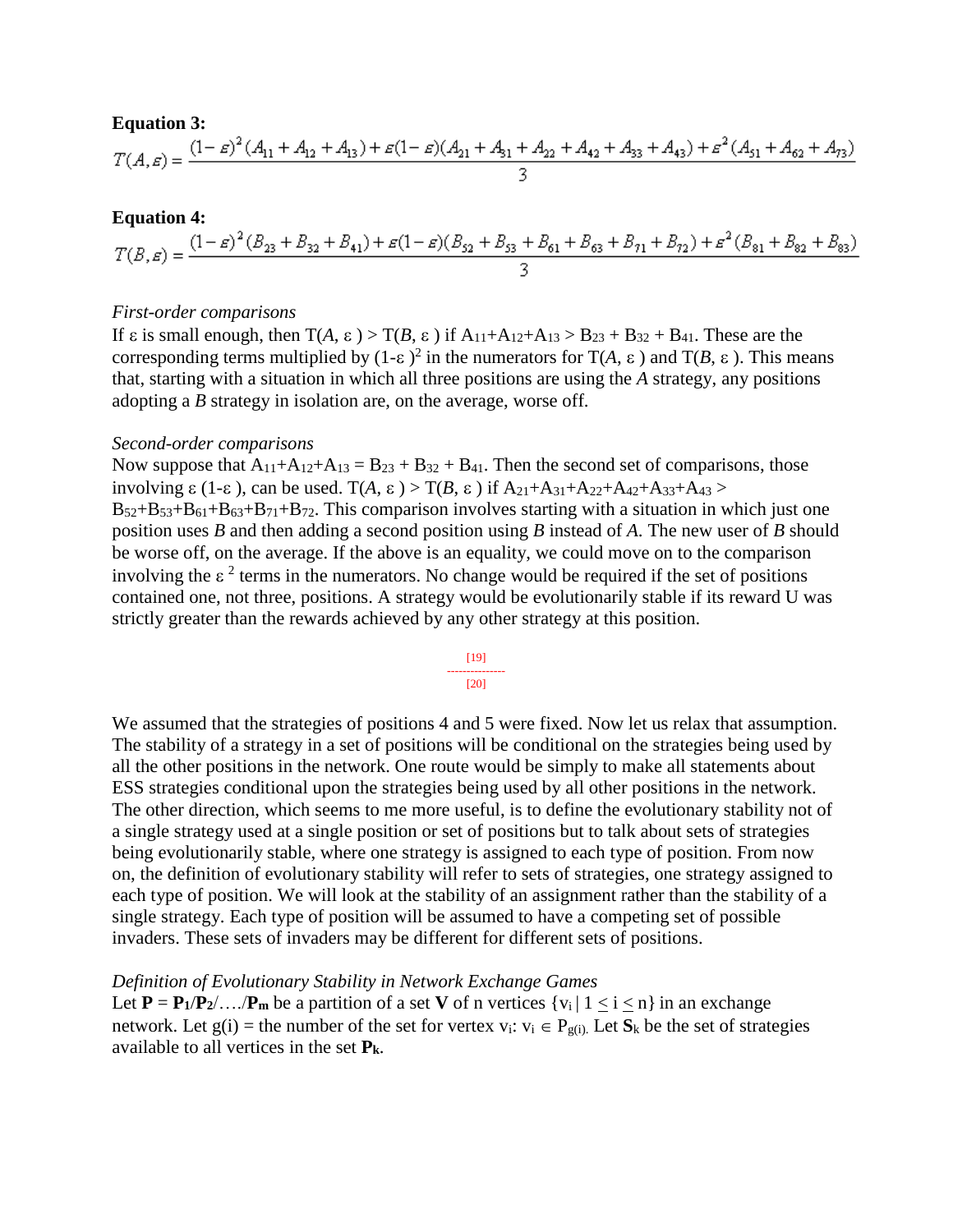Consider an assignment of strategies to vertices such that that all vertices in the same set **P<sup>k</sup>** are assigned the same strategy  $f(k) \in S_k$ .

Let  $U_i(fg(1), fg(2), \ldots, fg(i), \ldots, fg(n))$  be the reward to  $v_i$  under this assignment of strategies.

The assignment is ESS if the following conditions hold true:

### **Equation 5:**

For every k and every  $x \in S_k$ ,

 $\sum_{g(i) = k} U_i(fg(1), fg(2), \ldots, fg(i), \ldots fg(n)) > \sum_{g(i) = k} U_i(fg(1), \ldots, fg(i-1), x, fg(i+1), \ldots fg(n))$ 

# IF THE ABOVE IS AN EQUALITY

**Equation 6:**<br>For every k and every  $x \in S_k$ ,

$$
\sum_{g(j) \vdash k} \sum_{g(i) \vdash k} U_i(...,fg(i-1),x,...,fg(j-1),fg(j)...) > \sum_{g(j) \vdash k} \sum_{g(i) \vdash k} U_i(...,fg(i-1),x...,fg(j-1),x...)
$$

And so on.

Equation 5 says that assignment f is ESS if single positions of any type are worse off deviating from the assignment. Equation 6 says that if single positions of any type are no worse off deviating, then the second positions to deviate must be strictly worse off in total.

### **Replicator Dynamics for Exchange Networks**

Replicator dynamics are systems of differential or difference equations designed to model the development of populations of strategies. In this paper I will be using the difference equation form. The dynamics are based on the assumption that successful (profitable) strategies increase their proportion in the population at the expense of less successful strategies. The replicator dynamics also require a modification to be suitable for network exchange games.

First let me describe the usual form for replicator dynamics. Let  $x(t)$  be a vector of proportions in the population that pursue each strategy at time t. Let  $u(e^i, x(t))$  be the rewards to strategy *i* at time *t*, conditional on  $x(t)$ . Let  $u(x(t),x(t))$  be the average reward to all elements in the population at time *t*. Then (Weibull 1995: 123),

### **Equation 7:**

$$
x_i(t+1) = \frac{\alpha + u(e^i, x(t))}{\alpha + u(x(t), x(t))} x_i(t)
$$

$$
\begin{array}{c}\n [20] \\
 \overline{21} \end{array}
$$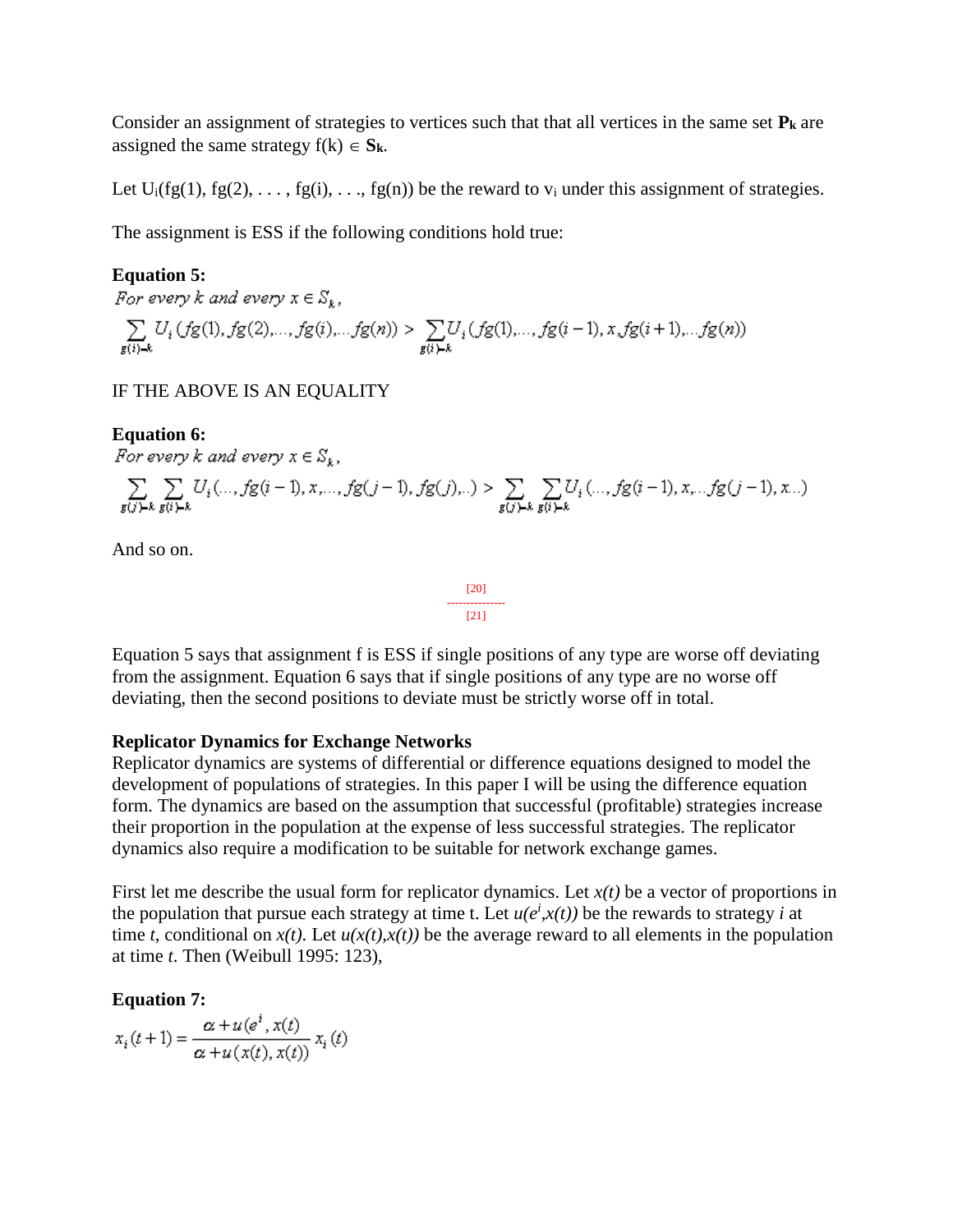We have to adapt equation 7 to the special situation in exchange networks, in which there are two or more separate but interconnected competitions. Let  $x^{(j)}(t) = (x^{(j)}_1, x^{(j)}_2, \dots)$  be the probability distribution of strategies in population *j*, representing the *j*th type of position in the graph. Let  $x(t) = (x^{(1)}(t), x^{(2)}(t), ...)$  be a vector containing all the separate probability vectors.  $u(x^{(j)}(t),x(t))$  refers to the expected rewards in population j, which is going to be conditional on the distributions of strategies in all the other populations. Then, corresponding to equation 7,

### **Equation 8:**

$$
x^{(j)}(t+1) = \frac{\alpha + u(e^x, x(t))}{\alpha + u(x^{(j)}(t), x(t))} x^{(j)}(t)
$$

In other words, strategies increase in proportion to the ratio of their gain to the average gain in their population, given the particular distributions of strategies in the other populations. Suppose, for example, that we have two strategies competing at each of the two sides in a 3-Line network.

[21] --------------- [22]



**Figure 3: 3-Line Network**

Let the two strategies available at positions 1 and 3 be *A* and *B*, while the two strategies available to position 2 are *C* and *D*. Let  $\alpha$  be the probability of strategy *A* in the former population and  $\gamma$ the probability of *C* in the latter. The following table gives the values of all the strategy combinations and their probabilities.

| 'able |  |
|-------|--|
|-------|--|

| Pattern | Position 1 | Position 2 | Position 3 | Probability              |
|---------|------------|------------|------------|--------------------------|
|         | $A_{11}$   | $C_{12}$   | $A_{13}$   | $\alpha^2 \gamma$        |
| ി       | $A_{21}$   | $C_{22}$   | $B_{23}$   | $\alpha(1-\alpha)\gamma$ |
|         | $B_{31}$   | $C_{32}$   | $A_{33}$   | $\alpha(1-\alpha)\gamma$ |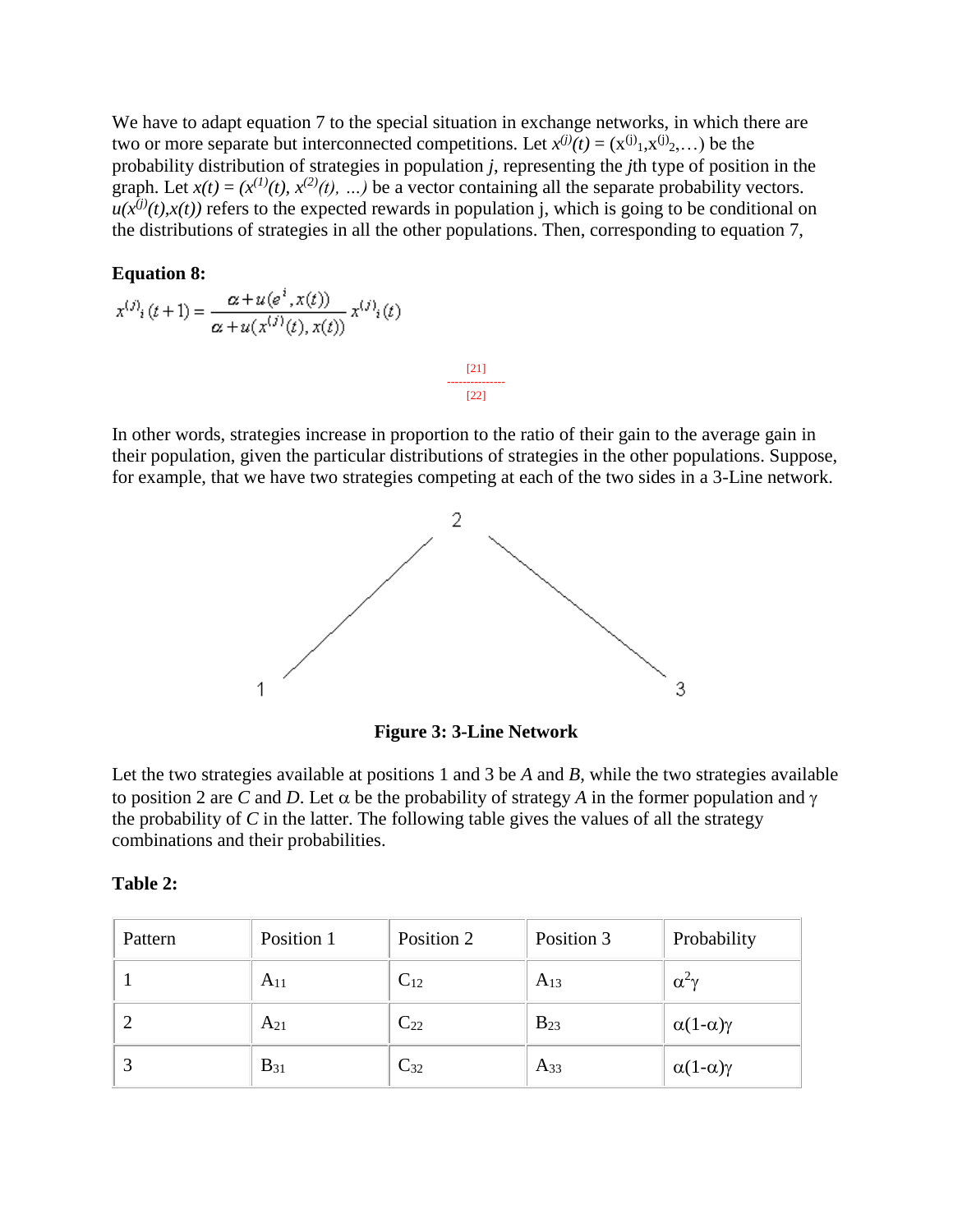| $\overline{4}$ | $B_{41}$ | $C_{42}$ | $B_{43}$ | $(1-\alpha)^2\gamma$         |
|----------------|----------|----------|----------|------------------------------|
| 5              | $A_{51}$ | $D_{52}$ | $A_{53}$ | $\alpha^2(1-\gamma)$         |
| 6              | $A_{61}$ | $D_{62}$ | $B_{63}$ | $\alpha(1-\alpha)(1-\gamma)$ |
| 7              | $B_{71}$ | $D_{72}$ | $A_{73}$ | $\alpha(1-\alpha)(1-\gamma)$ |
| 8              | $B_{81}$ | $D_{82}$ | $B_{73}$ | $(1-\alpha)^2(1-\gamma)$     |

[22] --------------- [23]

In this situation,  $x^{(1)} = (\alpha, 1-\alpha), x^{(2)} = (\gamma, 1-\gamma)$ , and  $x = (\alpha, 1-\alpha, \gamma, 1-\gamma)$ . Equations 9 and 10 give the expected rewards for strategies *A* and *B* respectively, and equation 11 gives the mean reward in the first population, the one from which positions 1 and 2 recruit. The expected rewards of the two strategies are conditional on the distribution of strategies in the other population of strategies for position 1.

### **Equation 9:**

$$
u(e^A, x(t)) = \frac{\alpha \gamma (A_{11} + A_{13}) + (1 - \alpha) \gamma (A_{21} + A_{33}) + \alpha (1 - \gamma) (A_{51} + A_{53}) + (1 - \alpha) (1 - \gamma) (A_{61} + A_{73})}{2}
$$

### **Equation 10:**

$$
u(e^{B}, x(t)) = \frac{\alpha \gamma (B_{23} + B_{31}) + (1 - \alpha) \gamma (B_{41} + B_{43}) + \alpha (1 - \gamma) (B_{63} + B_{71}) + (1 - \alpha) (1 - \gamma) (B_{81} + B_{83})}{2}
$$

# **Equation 11:**<br> $u(x^{(1)}(t), x(t)) = \alpha u(e^A, x(t)) + (1 - \alpha) u(e^B, x(t))$

Equations 12 and 13 hive the expected rewards for strategies C and D in the second population, and equation 14 gives the expected reward in the second population.

# **Equation 12:**<br> $u(e^C, x(t)) = \alpha^2 C_{12} + \alpha (1 - \alpha) (C_{22} + C_{32}) + (1 - \alpha)^2 C_{42}$

# **Equation 13:**<br> $U(e^D, x(t)) = \alpha^2 C_{52} + \alpha (1 - \alpha) (C_{62} + C_{72}) + (1 - \alpha)^2 C_{82}$

**Equation 14:**<br> $u(x^{(2)}(t), x(t)) = u(e^{C}, x(t)) + (1 - \gamma)u(e^{D}, x(t))$ 

[23] --------------- [24]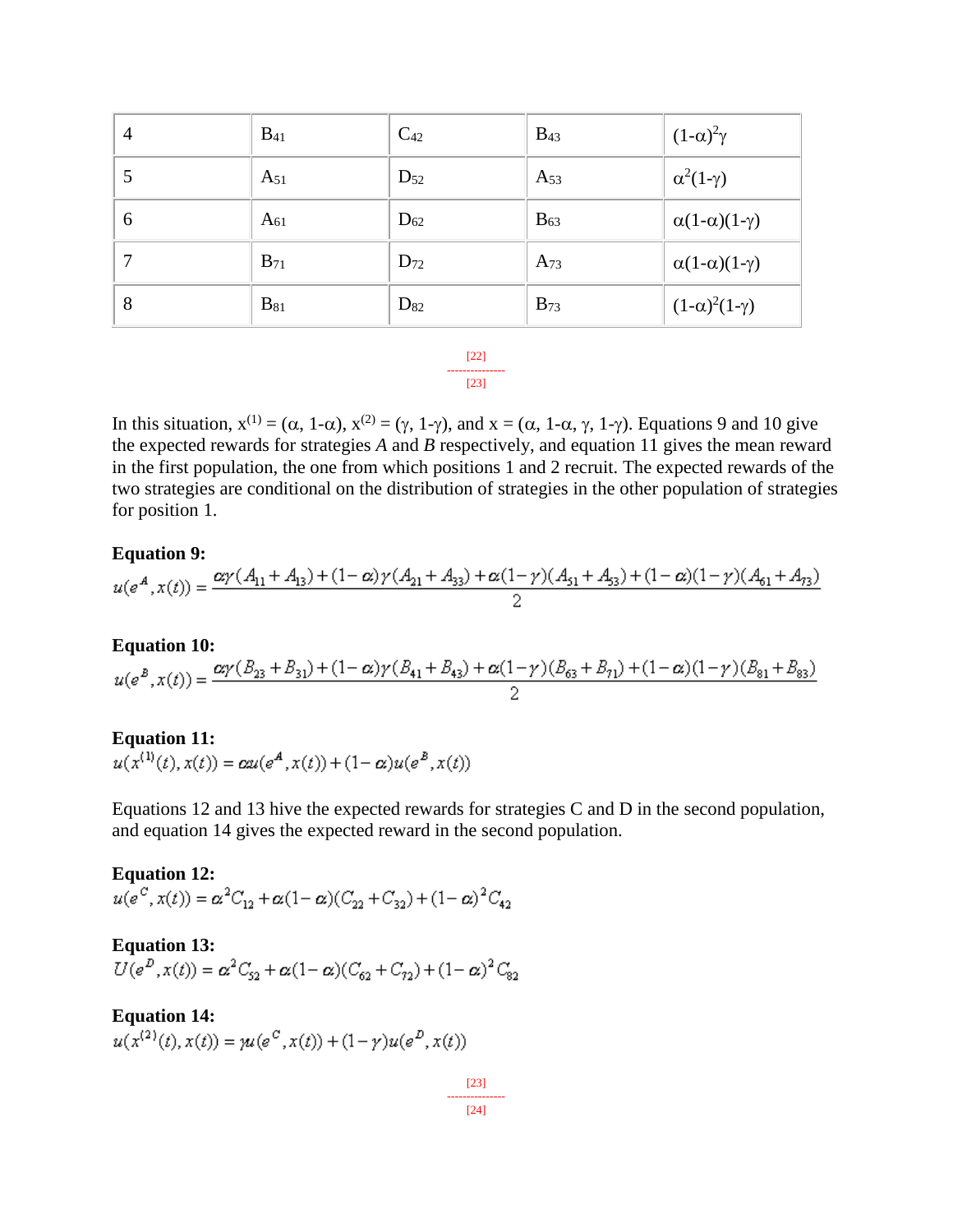### **RESULTS**

### **Some Preliminary Results**

The approach used in this paper is to base the mathematical analysis (evolutionary stability and replicator dynamics) on the "data" generated from computer simulations. In the simulations, there are three stages to each game. In the first stage, positions make offers to all those to whom they are connected. All offers are equal and in the first game are randomly sampled from a rectangular distribution with integer values between 9 and 15 inclusive. Strategies have different ways of adjusting offers on subsequent games. In the second stage, offers are accepted, and in the third stage the acceptances are confirmed by the initial offerers. If there are any remaining connected positions that are not involved in transactions, the process is repeated with the remaining positions. Each set of actors plays twenty games. Each simulation result is based on thirty sets of actors.

### **Example I**

### *Strong Power Networks*

In some exchange networks there are, implicitly or explicitly, two unequally large categories of positions. The members of the two categories exchange only with members of the other category (the graph is *bipartite*). Because there are surplus members of the larger category, members of the smaller category have an advantage.<sup>2</sup> The networks in Figures 1 and 2 are of this type; positions 1, 2, and 3 exchange only with positions 4 and 5, and visa versa.

I begin with the assumption that members of the larger and weaker category would have an interest in restricting their competition with one another; it is the competition between themselves that reduces their bargaining power. Therefore, I contrasted the following two strategies within some examples of this type of network.

### *Up/Down (U/D or U)*

This is the standard strategy used in computer simulations of exchange networks. If a position is left out of exchanges in one game, it raises its offers to others by two points in the next game. If it is included in an exchange in one game, it lowers its offers to others by one point in the next game.



### *Tit-For-Tat (TFT or T)*

This strategy is sensitive to the magnitude of offers made by selected other positions, which we will call *alters*. The initial offers made by TFT are low, between one and eleven points (out of 24). TFT raises its offers by one point when the alter has made a higher offer than TFT in the last game, it lowers its offers by two points if the alter has made a lower offer than TFT in the last game, and it leaves its offers unchanged if it and alter have made equal offers. If TFT and the alter are the only positions competing to be included in an exchange with one common exploiter, then TFT is quite close to U/D, the major difference being that TFT responds more strongly to inclusion and less strongly to exclusion. Two TFT players facing one common exploiter will make lower and lower offers, whereas two U/D players will make higher and higher offers. The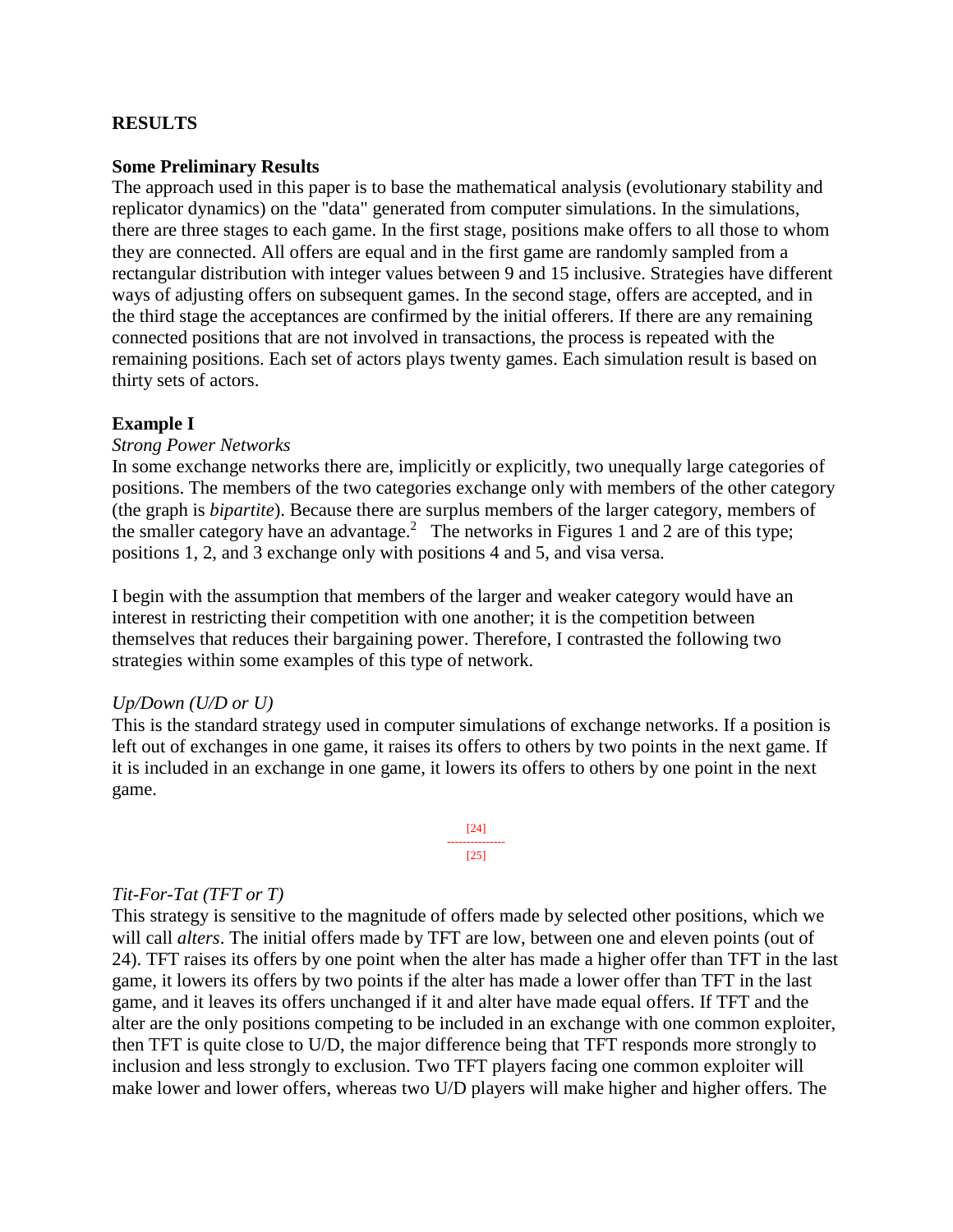alters can be located anywhere in the network; they do not have to be positions with which TFT shares potential partners.

For example, in the 3-Line network in Figure 3, suppose that positions 1 and 3 are using the TFT strategy while position 2 is using the U/D strategy. Suppose, moreover, that position 2 makes initial offers of 12 points to positions 1 and 3, while positions 1 and 3 make offers of 8 and 6 points to position 2, respectively. Position 2 accepts position 1's higher offer. Position 1, of course, accepts 2's offer, and the compromise agreement (the average of the offers) is 10 points for 2 and 14 points for 1. In the next game, position 2, using U/D, reduces his offers to 11. Position 1 reduces his offer by 2 points to 6 and position 3 increases his offer by one point, to 7. This time position 2 accepts 3's offer, resulting in a compromise deal of 10 points to 2 and 14 points to 3. The long-term consequence is that position 2 never enjoys his potential positional advantage.

Using the 3/2-Com network and other similar networks, we found a surprising result. Table 3 shows the average outcomes for the positions in the 3/2-Com network in a series of simulations using all the distinct combinations of the U/D and TFT strategies. Let  $X_1X_2X_3|X_4X_5$  mean that each position  $i$  was using strategy  $X_i$ .

[25] --------------- [26]

| Number         |               | $\mathbf{1}$ | $\overline{2}$ | 3   | $\overline{4}$ | 5   |
|----------------|---------------|--------------|----------------|-----|----------------|-----|
| $\mathbf{1}$   | <b>UUU UU</b> | 93           | 93             | 93  | 342            | 342 |
| $\overline{2}$ | <b>UUT UU</b> | 139          | 139            | 56  | 313            | 313 |
| 3              | <b>UTT UU</b> | 215          | 121            | 121 | 251            | 251 |
| $\overline{4}$ | <b>TTT UU</b> | 112          | 112            | 112 | 245            | 245 |
| 5              | <b>UUU UT</b> | 74           | 74             | 74  | 369            | 369 |
| 6              | <b>UUT UT</b> | 109          | 109            | 40  | 348            | 354 |
| 7              | <b>UTT UT</b> | 263          | 268            | 268 | 263            | 268 |
| 8              | <b>TTT UT</b> | 229          | 229            | 229 | 131            | 143 |
| 9              | <b>UUU TT</b> | 53           | 53             | 53  | 401            | 401 |
| 10             | <b>UUTTTT</b> | 72           | 72             | 26  | 395            | 395 |

### **Table 3:**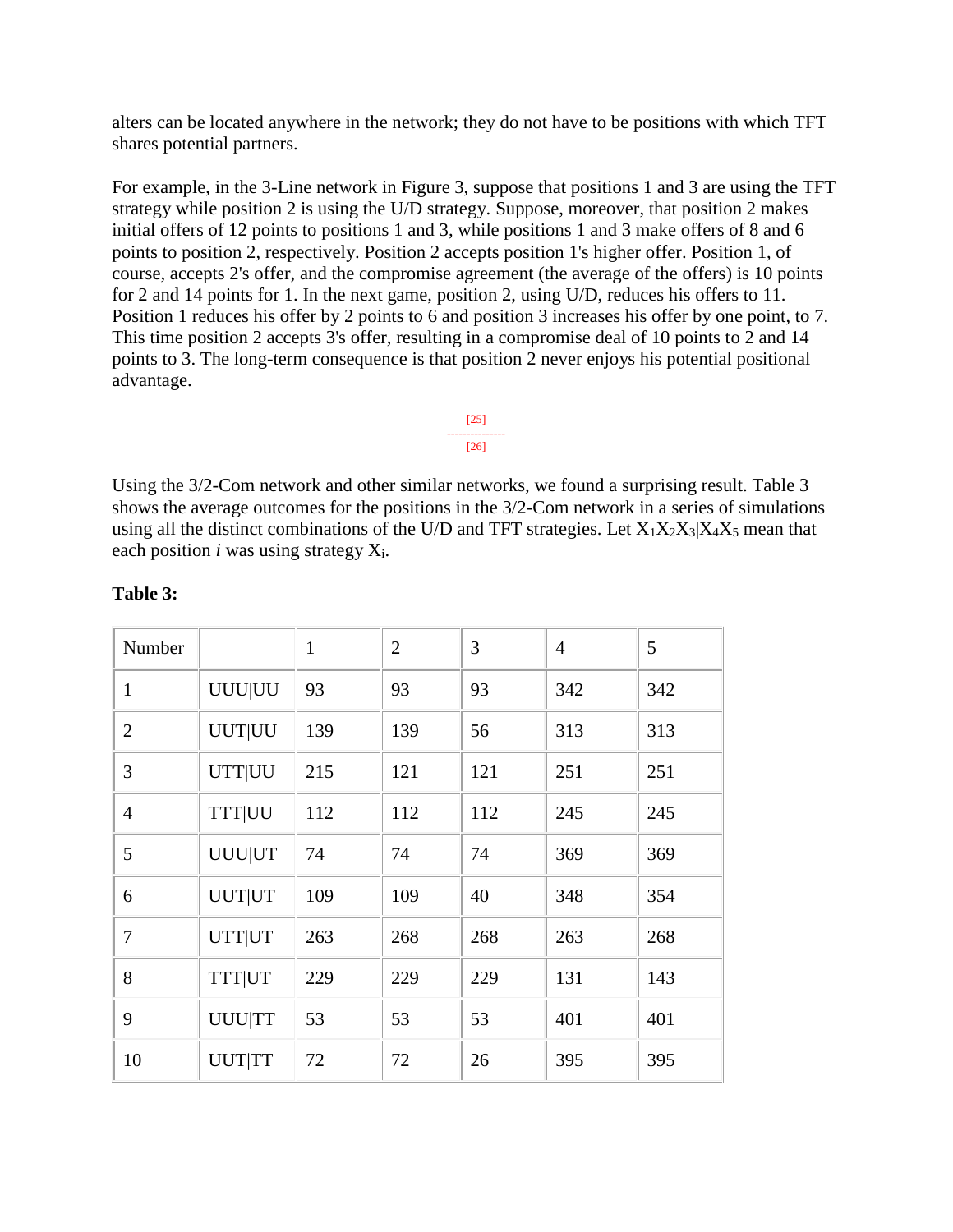| <b>TTTTTT</b><br>160<br>160<br>160<br>240<br>240 | <b>UTT TT</b> | 113 | oo | 66 | 358 | 358 |
|--------------------------------------------------|---------------|-----|----|----|-----|-----|
|                                                  |               |     |    |    |     |     |



Table 3 shows that there were just two evolutionarily stable configurations of strategies for 3/2- Com network. The first was TTT/TT (row 12). Row 11 shows that an isolated U/D strategy among the less powerful positions would do worse (from 160 to 113), and row 8 shows that an U/D strategy among 4 or 5 when the alter was continuing to use TFT would also hurt (from 240 to 131). As we expected, this combination was considerably more advantageous for the less powerful positions than UUU|UU - 160 in the former and only 93 in the latter. If this strategic configuration were used, the existing theories, which appear to be based on actors who use the U/D strategy, would seriously overestimate the power of actors 4 and 5.

However, there was another ESS combination: UUU|TT, in which the powerful positions restricted competition with one another while the less powerful positions continued to compete with one another for inclusion. The evolutionary stability of this combination can be seen by comparing row 9 with rows 10 and 4. In this case, the members of the less powerful class were even worse off. If this were the outcome, the standard experiments would have underestimated the potential power of the more powerful actors.

Exploring this further, the replicator dynamics were used to infer the history of this system under various assumptions about the initial distribution of TFT and U/D strategies among the two classes of actors. Initial proportions of the U/D and TFT strategies for the powerful players 4 and 5 and the weak players 1, 2, and 3 were set between .10 and .90 and increments of .1 (this is 9 times 9, or 81, possibilities). Roughly speaking, no matter what the proportion of U/D strategies was among players 4 and 5, the surviving strategy among players 1, 2, and 3 was determined by the initial distribution of strategies in their population; if more than half the weak players initially used TFT, TFT won out in the end, but if more than half the players used U/D, all players were U/D in the end. However, TFT was *always* the winning strategy among players 4 and 5, no matter what the initial proportions of strategies in the two populations.

For example, Figures 4 and 5 show the proportions of U/D strategies among the strong players 4 and 5 and the weak players 1, 2, and 3 over 30 generations of play when the initial proportions of the U/D strategy among the strong and weak players are .80 and .50, respectively. Figure 4 shows that the proportion in the strong population using U/D regularly declines, while Figure 5 proportion of strong players using U/D increases.

> [27] --------------- [28]

In short, there is an unconditional drift in favor of the TFT cooperative strategy among the strong players. On the other hand, which strategy wins out among the weak players ill depend on the initial proportions using the two strategies, and the success of TFT is not guaranteed.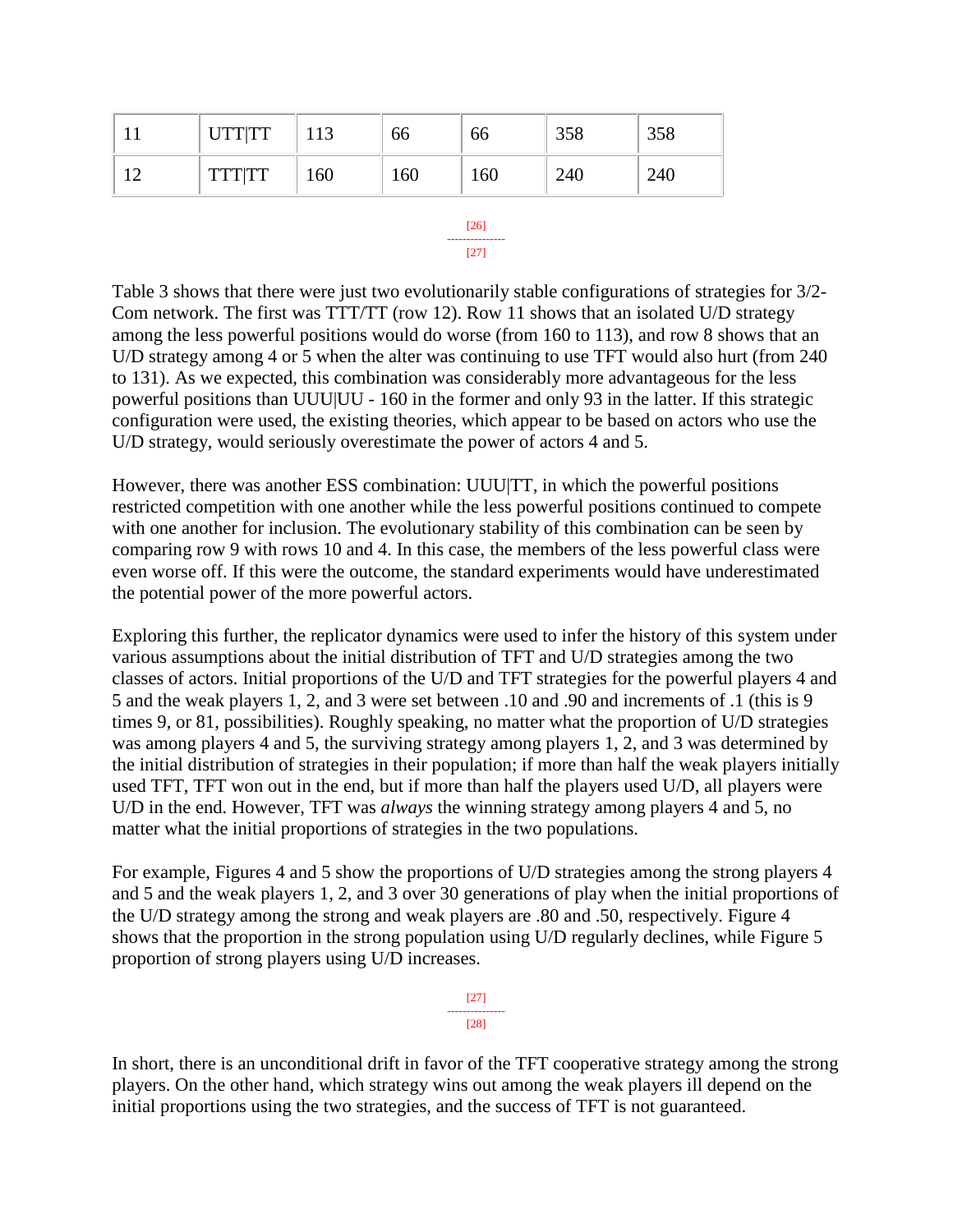

### **Figure 4: Powerful Positions in 3/2-Com Figure 5: Weak Positions in 3/2 Com Network Using Up/Down Strategy Network Using Up/Down Strategy Strategy**

The implications are ironic. TFT, a type of cooperation among the members of a class, might be the only way in which the members of the weaker class can improve their outcomes. However, the strategy is actually more easily inaugurated by the stronger players, because they are a smaller class and thus find it easier to establish cooperative relations. The larger class of players must have an initial dominance of cooperation over the self-interested U/D strategy for TFT to predominate.

> [28] --------------- [29]

### **Example II**

The following network, called an "hourglass" or a "kite," has interested researchers. Experimental evidence suggests that the middle position has a slight advantage in terms of earnings per inclusion, but tends to be excluded from exchanges. Bonacich and Bienenstock (1992) note that this is a *coreless* game in which all outcomes can be undermined by excluded members. It would seem that in such a network, where all positions are vulnerable to exclusion and no positions are powerless, there would be a premium for forming stable, committed exchange relations. Therefore, I contrasted two strategies in this network: UP/DOWN and LOYALTY. The LOYALTY strategy encourages stable relations between trading pairs by making higher initial offers to trading partners in the previous game.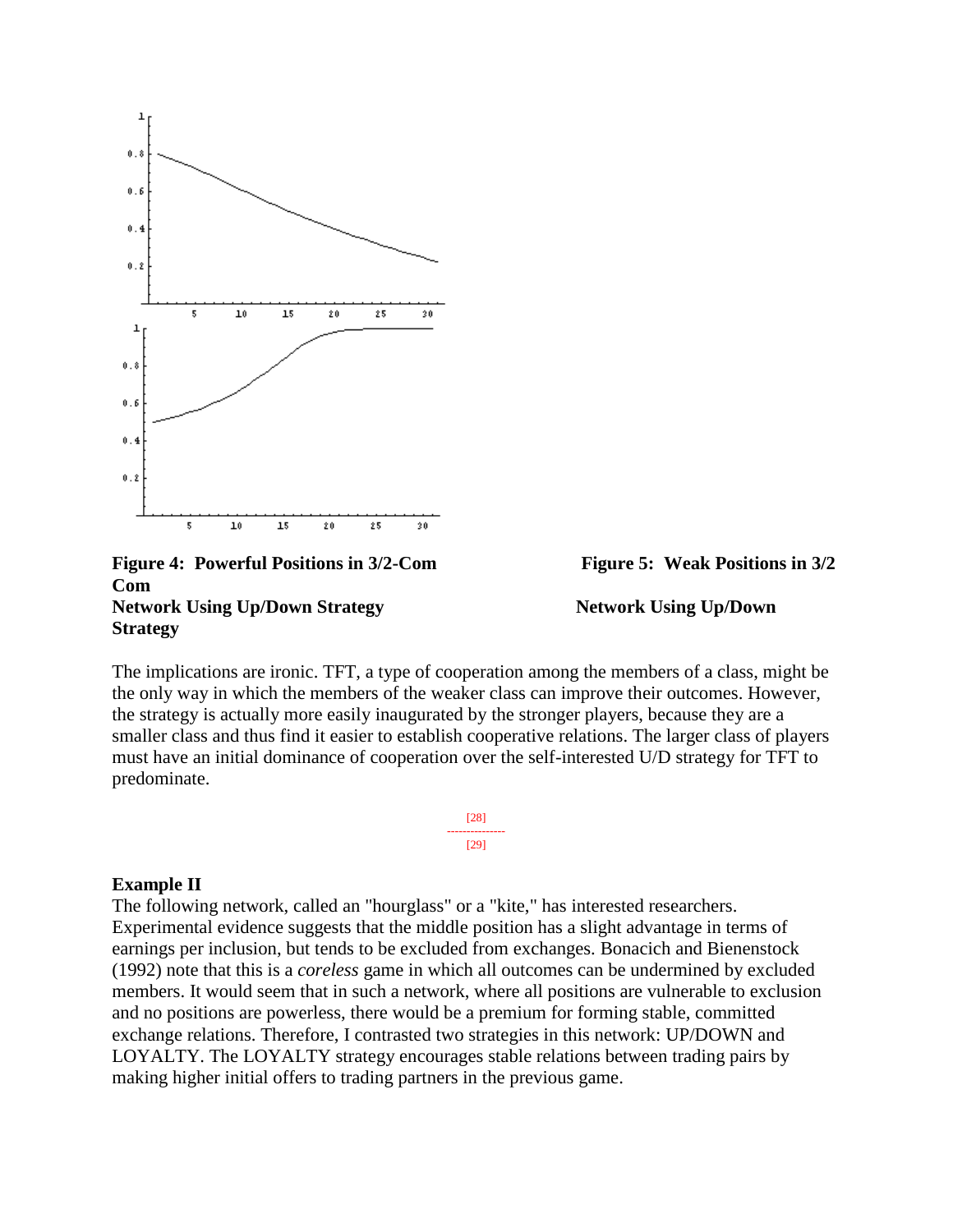

# **Figure 6: Hourglass Network**

In this example, let there be just one equivalence class:  $P = \frac{12345}{$ . There are only twelve essentially different patterns. The following table shows the results for all these patterns. The patterns are described in terms of what strategies, U or L, are played by positions 1 through 5.

| 1291 |  |
|------|--|
| [30] |  |

|               | $\mathbf{1}$ | $\overline{2}$ | 3      | $\overline{4}$ | 5      |
|---------------|--------------|----------------|--------|----------------|--------|
| <b>UUUUU</b>  | 195.2        | 195.2          | 177.9  | 195.2          | 195.2  |
| LUUUU         | 192.13       | 146.73         | 164.07 | 228.21         | 228.21 |
| <b>UULUU</b>  | 182.78       | 182.78         | 228.9  | 182.78         | 182.78 |
| <b>LLUUU</b>  | 224.04       | 224.04         | 158.73 | 176.60         | 176.60 |
| LULUU         | 206.17       | 132.47         | 244.04 | 188.45         | 188.45 |
| <b>LUULU</b>  | 107.44       | 254            | 237.23 | 107.44         | 254    |
| <b>ULLUL</b>  | 175.3        | 175.06         | 259.27 | 175.3          | 175.06 |
| <b>ULULL</b>  | 146.87       | 196.9          | 143.53 | 236.35         | 236.35 |
| <b>UULLL</b>  | 142          | 142            | 226.5  | 142            | 142    |
| <b>LLULL</b>  | 211.38       | 211.38         | 114.47 | 211.38         | 211.38 |
| <b>ULLLLL</b> | 127.6        | 193.07         | 193.97 | 222.68         | 222.68 |

# **Table 4**: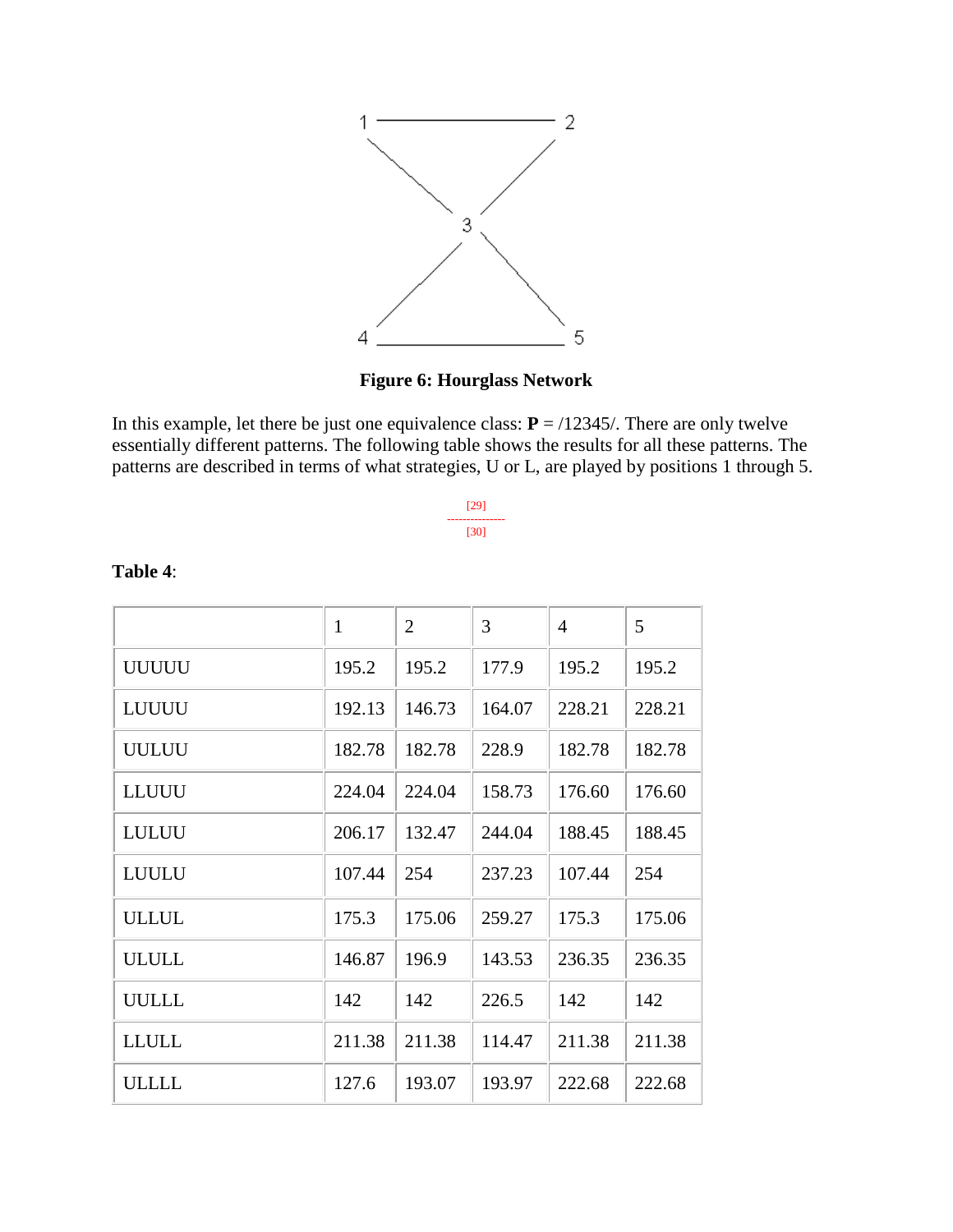| <b>IIIII</b> |      | $199.44$   199.44   162.23   199.44 |  |  | $\parallel$ 199.44 |  |
|--------------|------|-------------------------------------|--|--|--------------------|--|
|              | [30] |                                     |  |  |                    |  |

--------------- [31]

The only ESS set in this situation is for all positions to use the Loyalty strategy. For position 3 to change would result in a reduction in earnings from 162.23 (row 12) to 114.47 (row 10). For any other position to change would result in a reduction from 199.44 (row 12) to 127.6 (row 11). Thus, the expected earnings would also be less for a single U/D in any position. The replicator dynamics also show the superiority in this network of the Loyalty strategy. When more than about one third the population uses the Loyalty strategy, this strategy predominates in the long run.

The superiority of the LOYALTY over the UP/DOWN strategy present in the hourglass network does not appear to hold in all coreless networks. Consider, for example, the following network.



**Figure 7: Another Unstable Network**

This network is also coreless; any agreement pattern can be disrupted by excluded positions. Unlike the Hourglass network, there is one position, 4, which should never be excluded. Contrasting the LOYALTY and UP/DOWN strategies in this network, the only ESS configuration is one in which positions 1, 2, and 3 use LOYALTY while 4 and 5 use UP/DOWN.

In summary, it appears that in coreless networks, where many positions face exclusion but no positions lack at least some power, a strategy like LOYALTY, which encourages commitment in order to avoid exclusion, should play a role. However, more work remains to be done on which positions will use LOYALTY.

> [31] --------------- [32]

**Example III** Consider the following 4-line network.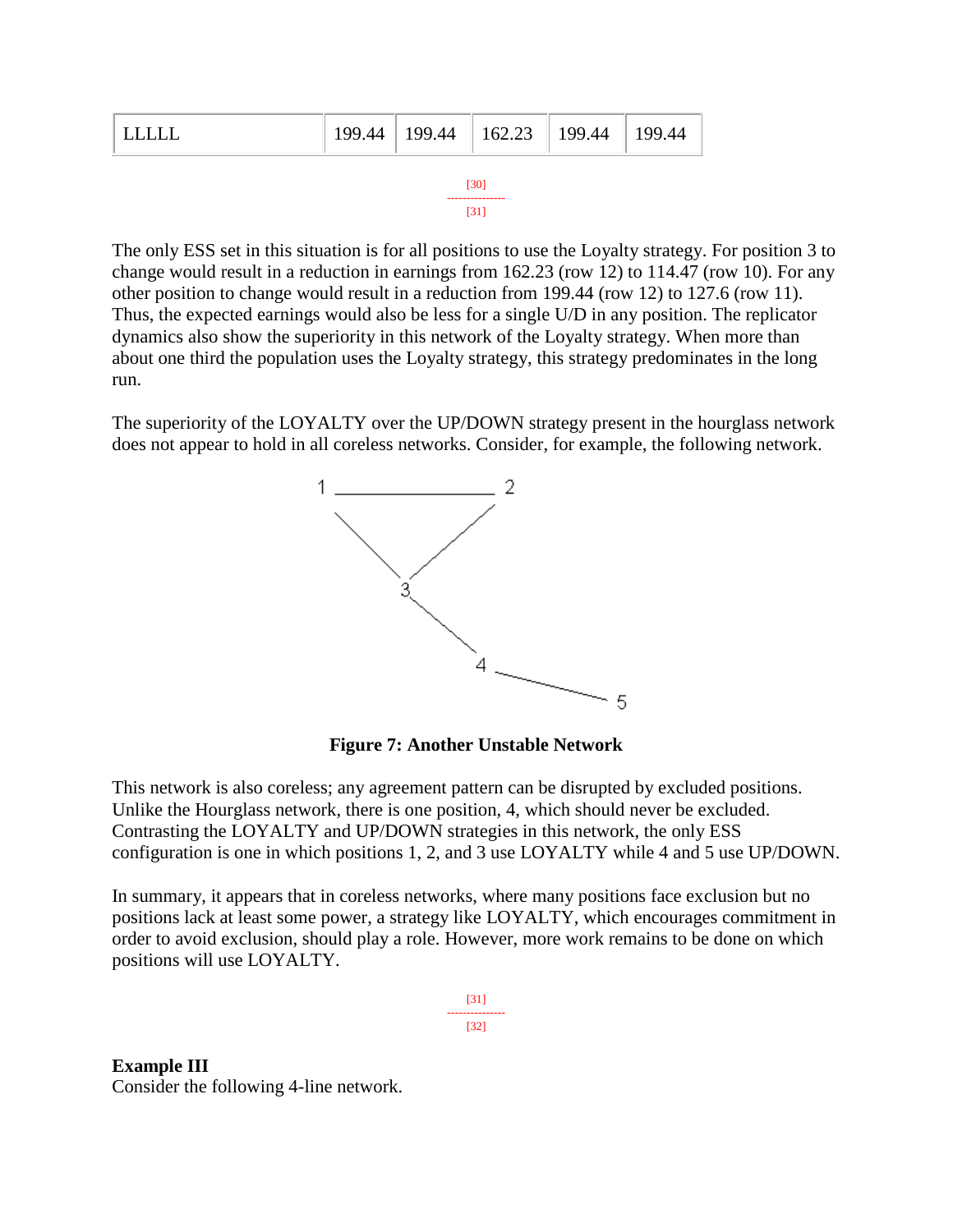

**Figure 8: 4-Line Network**

Experimental evidence, and existing theories, suggests that positions 2 and 3 should enjoy a slight (or "weak") power advantage over positions 1 and 4. Using a simulation in which all positions use UP/DOWN, the rewards for positions 1 and 4, over 20 games, average 207.7 while the middle positions 2 and 3 average 262.4. Is there anything that positions 1 and 4 can do to reduce this power disadvantage? One possibility would be that positions 1 and 4 play TFT using each other as alters; each position would then copy the offers made by its alter while particularly rewarding low offers to the middle and more powerful positions. The results of a computer simulation show that this is not to their advantage even if both positions play TFT. If both 1 and 4 use TFT, they average just 96.52 points. In fact, it is not clear what positions having a weak power disadvantage can do to improve their lot.

### **DISCUSSION**

In this paper I have suggested an approach toward exploring the relation between position and a network and optimal strategy. Ever since Cook and Emerson (1978), researchers have assumed in their theories or in their simulations that all actors, regardless of position in the network, use the same simple strategy: if they are excluded, they raise the value of their offers to others in the succeeding game, and if they are included, they then lower the value of the offers they make to others. This simple strategy, although suitable for inexperienced laboratory subjects, may be overly simple for some situations outside the laboratory. If more experienced actors use other bargaining strategies, current theories may be inaccurate.

> [32] --------------- [33]

Non-cooperative game theory permits us to incorporate into our models relations between actors who do not exchange with one another but whose choices affect one another. For example, weak positions have an interest in limiting their offers to a common exploiter. The concept of evolutionary stability, adapted to network games, provides a criterion for finding stable configurations of strategies and possible insights into how sophisticated strategists may play these games.

### **FOOTNOTES**

**1.** Equations 3 and 4 are easy to calculate. The probability that an actor using an A strategy occupies position 1 is 1/3 (the probability that he occupies positions 2 or 3 is also 1/3). The probability that A strategies fill positions 2 and 3 also is  $(1-\varepsilon)^2$ . When this happens, the reward to the actor using the A strategy is  $A_{11}$ . This accounts for  $(1-\epsilon)^2 A_{11}/3$  in equation 3. The other are accounted for similarly.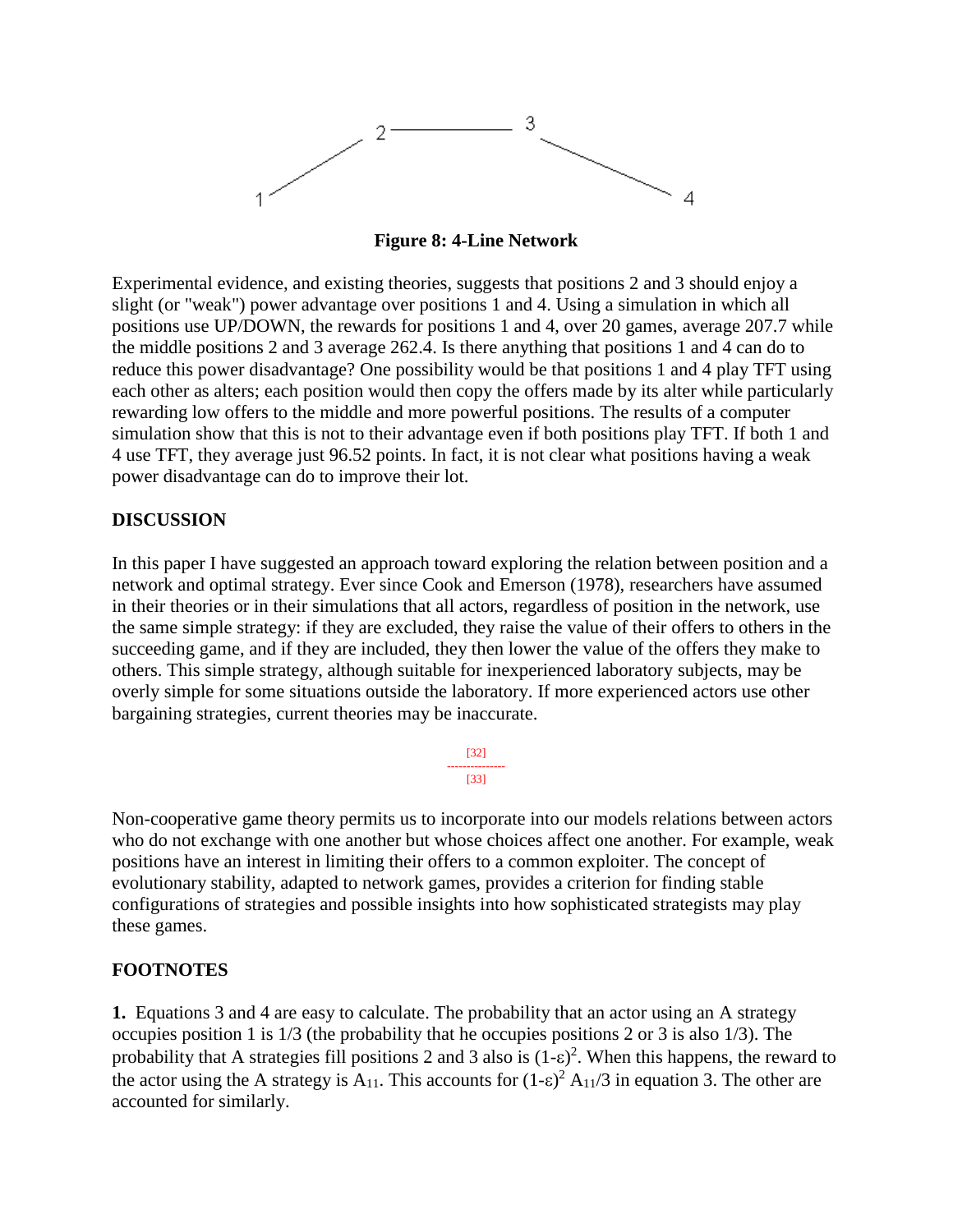**2.** For more complete and accurate characterizations of networks with large power differences, see Markovsky, Willer, and Patton (1988) or Bonacich (1996).

### **REFERENCES**

Bonacich, Phillip (1996). "A Psychological Basis for a Structural Theory of Power in Exchange Networks." American Sociological Association Annual Meetings. New York.

Bonacich, Phillip and Elisa Jayne Bienenstock (1992). "The Core as a Solution to Exchange Networks*." Social Networks,* 14:231-243.

Bonacich, Phillip and Elisa Jayne Bienenstock. (1997). "Strategy in Exchange Networks: Accommodation versus Exploitation." Pp. 351-361 in Jacek Szmatka, John Skvoretz, and Joseph Berger, eds., Status, Network, and Structure: Theory Development in Group Processes. Stanford: Stanford University Press.

Burke, Peter J (1997). "An identity model for network exchange." *American Sociological Review,* 62:134-150.

Cook, K.S., R.M. Emerson, M.R. Gillmore, and T. Yamagishi (1983). "The Distribution of Power in Exchange Networks: Theory and Experimental Results*." American Journal of Sociology,* 89:275-305.

#### [33] --------------- [34]

Cook, Karen S., Mary Gillmore, and Toshio Yamagishi (1986). "Point and Line vulnerability as Bases for Predicting the Distribution of Power in Exchange Networks: Reply to Willer." *American Journal of Sociology,* 92:445-48.

Cook, Karen S. and Toshio Yamagishi (1992). "Power in Exchange Networks: A Powerdependence Formulation." *Social Networks,* 14:245-265.

Cressman, Ross (1995). "Evolutionary game Theory With Two groups of Individuals." *Games and Economic Behavior*, 11:237-253.

Markovsky, Barry (1987). "Toward Multilevel Sociological Theories: Simulations Of Actor and Network Effects." *Sociological Theory,* 5:101-117.

Markovsky, Barry, David Willer, and Travis Patton (1988). "Power Relations in Exchange Networks." *American Sociological Review,* 53:220-236.

Markovsky, Barry, John Skvoretz, David Willer, Michael Lovaglia, and Jeffrey Erger. (1993). "The Seeds of Weak Power: an Extension of Network Exchange Theory." *American Sociological Review,* 58:197-209.